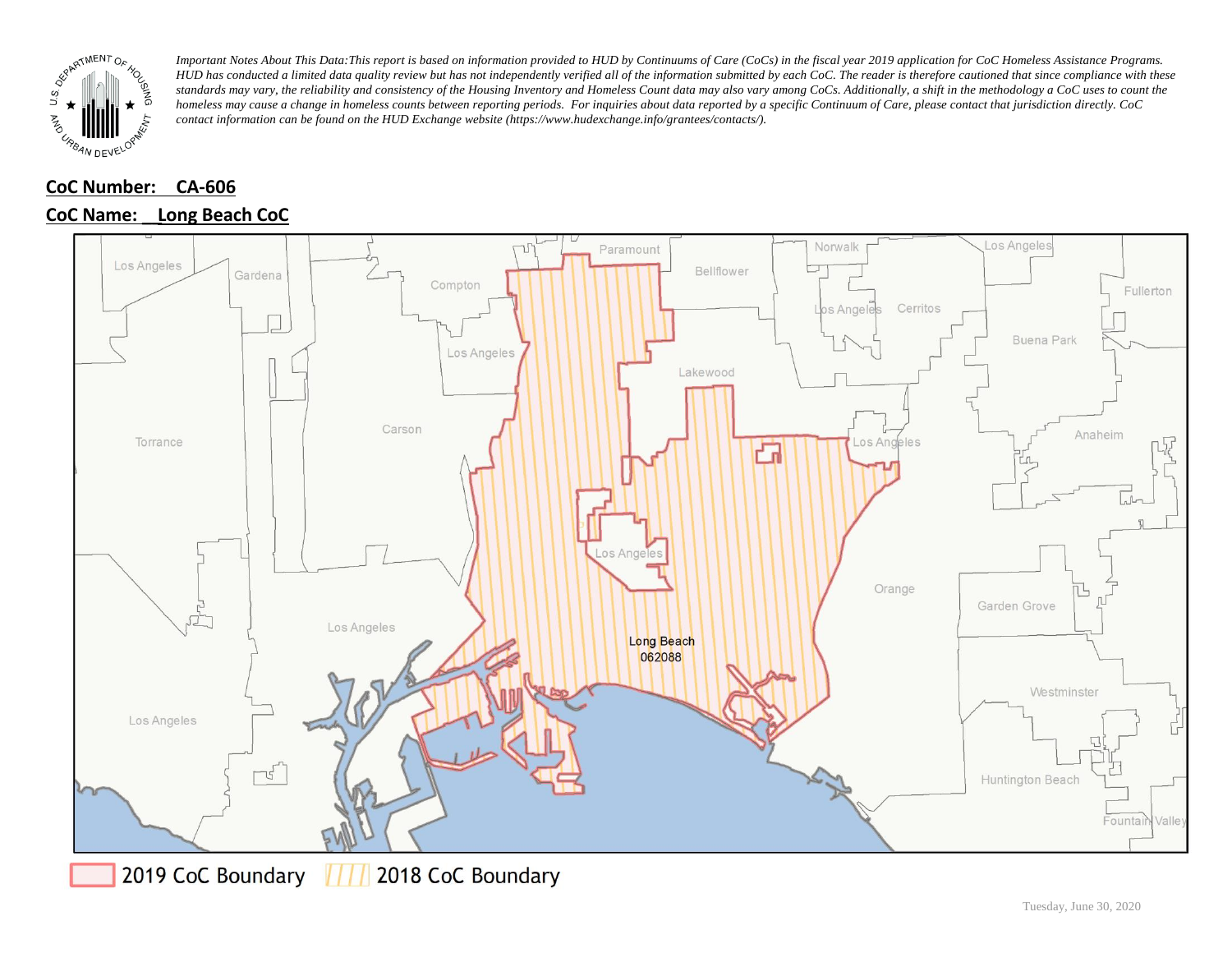

## **CoC Number: CA-606 CoC Name: \_\_ Long Beach CoC**

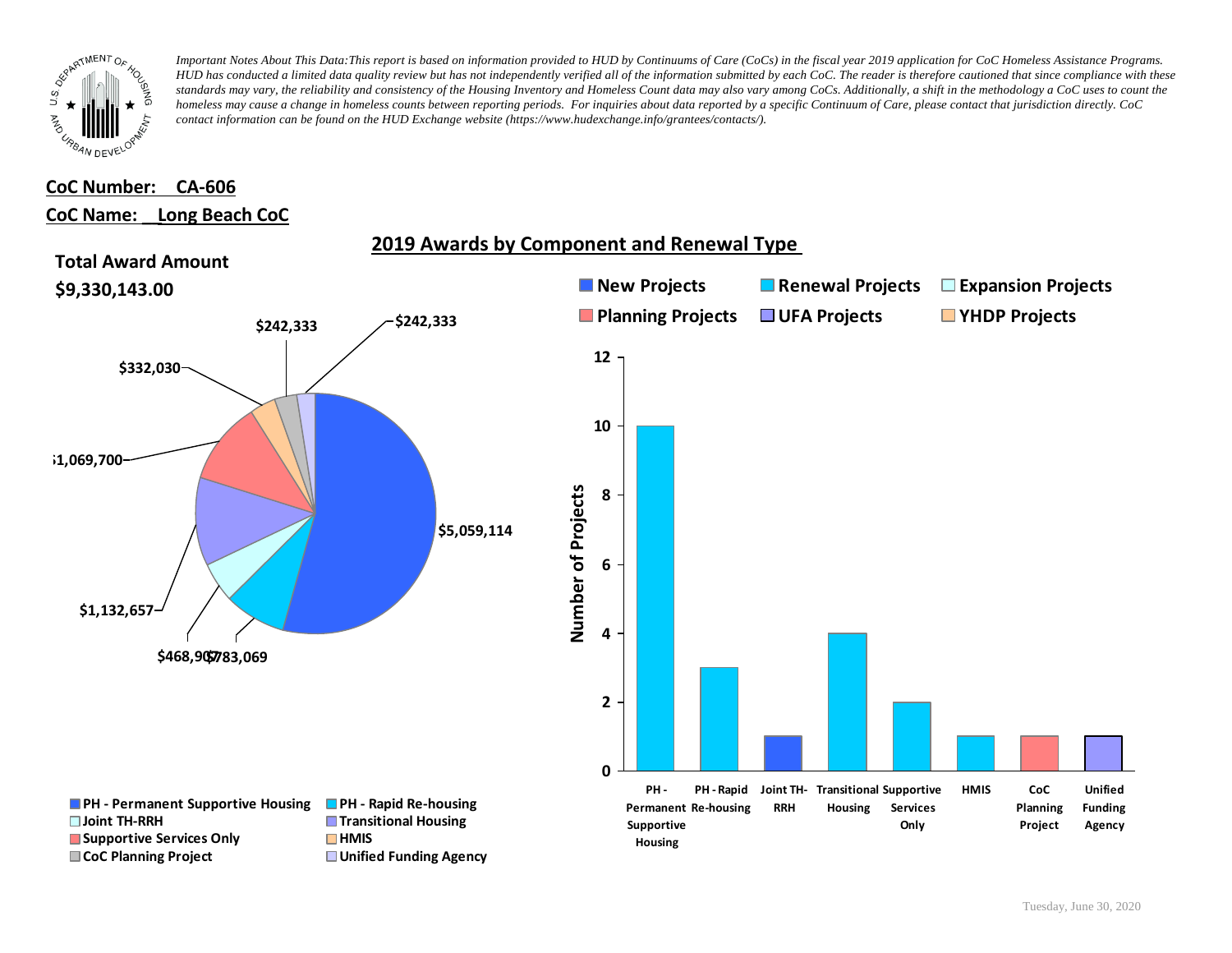

## **CoC Number: CA-606 CoC Name: \_\_ Long Beach CoC**



### **2019 Housing Inventory Summarized by Target Population and Bed Type**

<sup>1</sup> Adult & Child Beds refer to beds for households with one adult (age 18 or older) and at least one child (under the age of 18).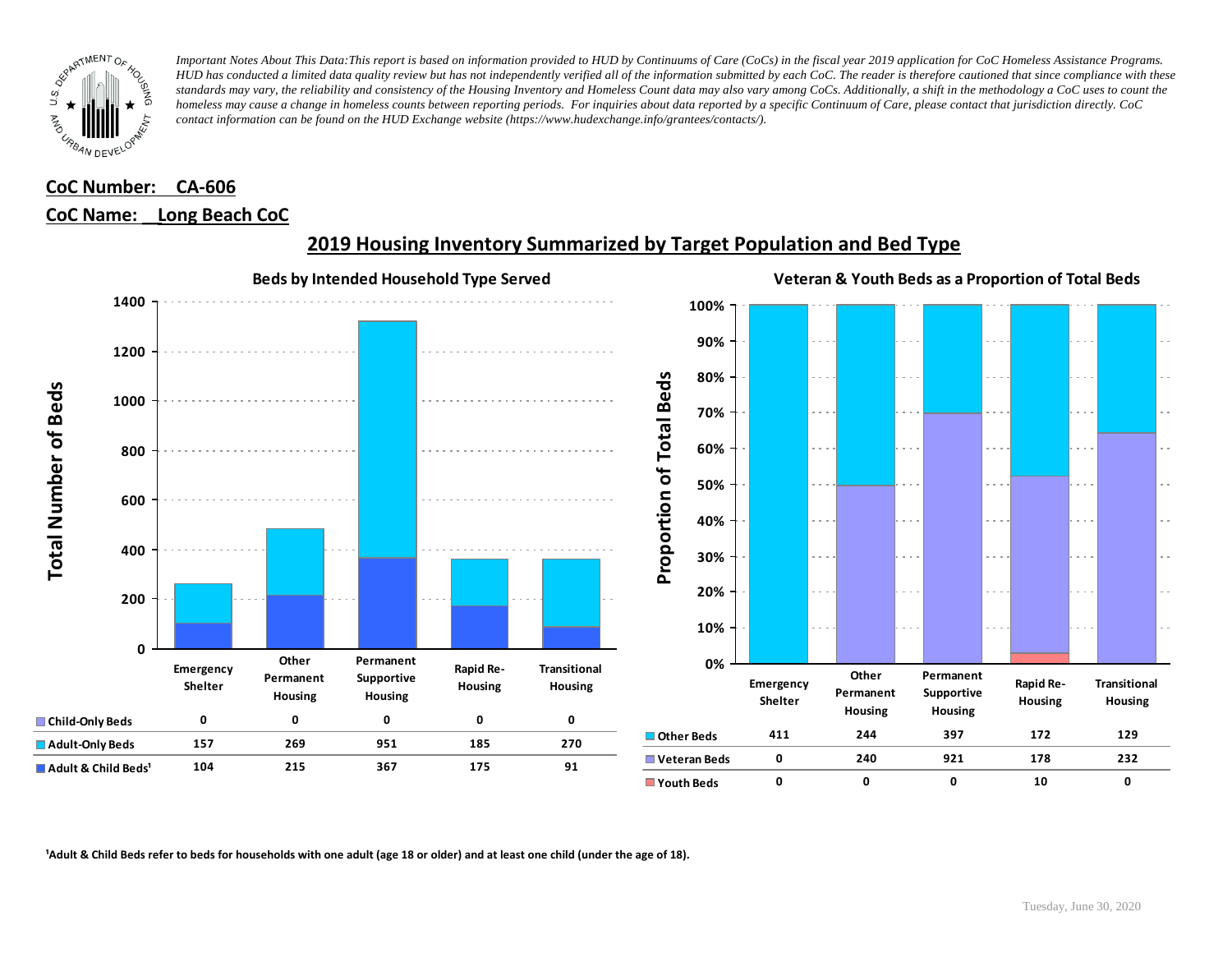

## **CoC Number: CA-606 CoC Name: \_\_ Long Beach CoC**

# **2019 Point in Time Count Summarized by Household Type**



\* Safe Haven programs are included in the Transitional Housing category.

¹This category includes single adults, adult couples with no children, and groups of adults. ²This category includes households with one adult and at least one child under age 18.

³This category includes persons under age 18, including children in one-child households, adolescent parents and their children, adolescent siblings, or other household configurations composed only of children.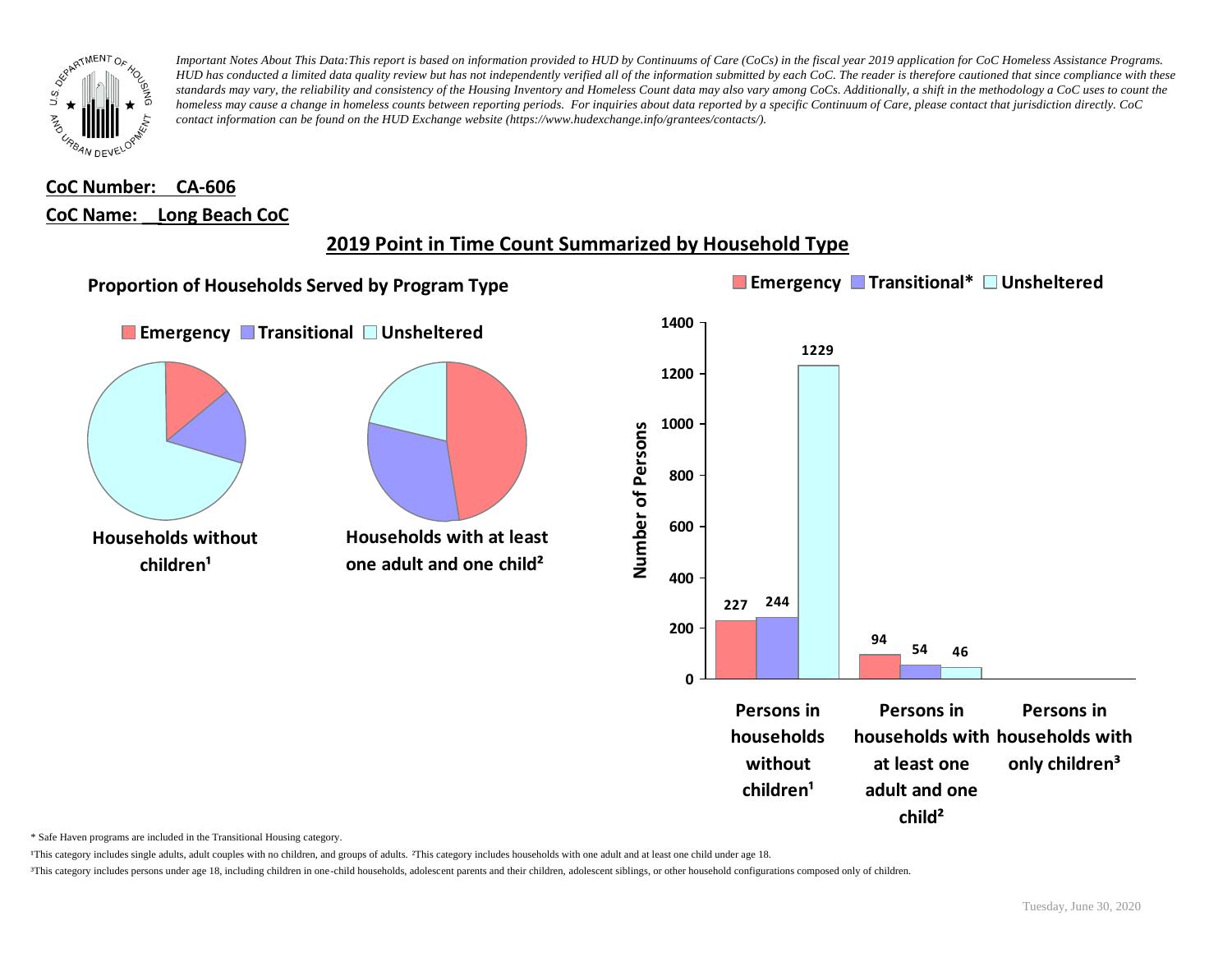

# **CoC Number: CA-606 CoC Name: \_\_ Long Beach CoC**



### **2019 Point-In-Time Count Proportion of Persons in each Age Group by Household Type**

\* Safe Haven programs are included in the Transitional Housing category.

¹This category includes single adults, adult couples with no children, and groups of adults. ²This category includes households with one adult and at least one child under age 18.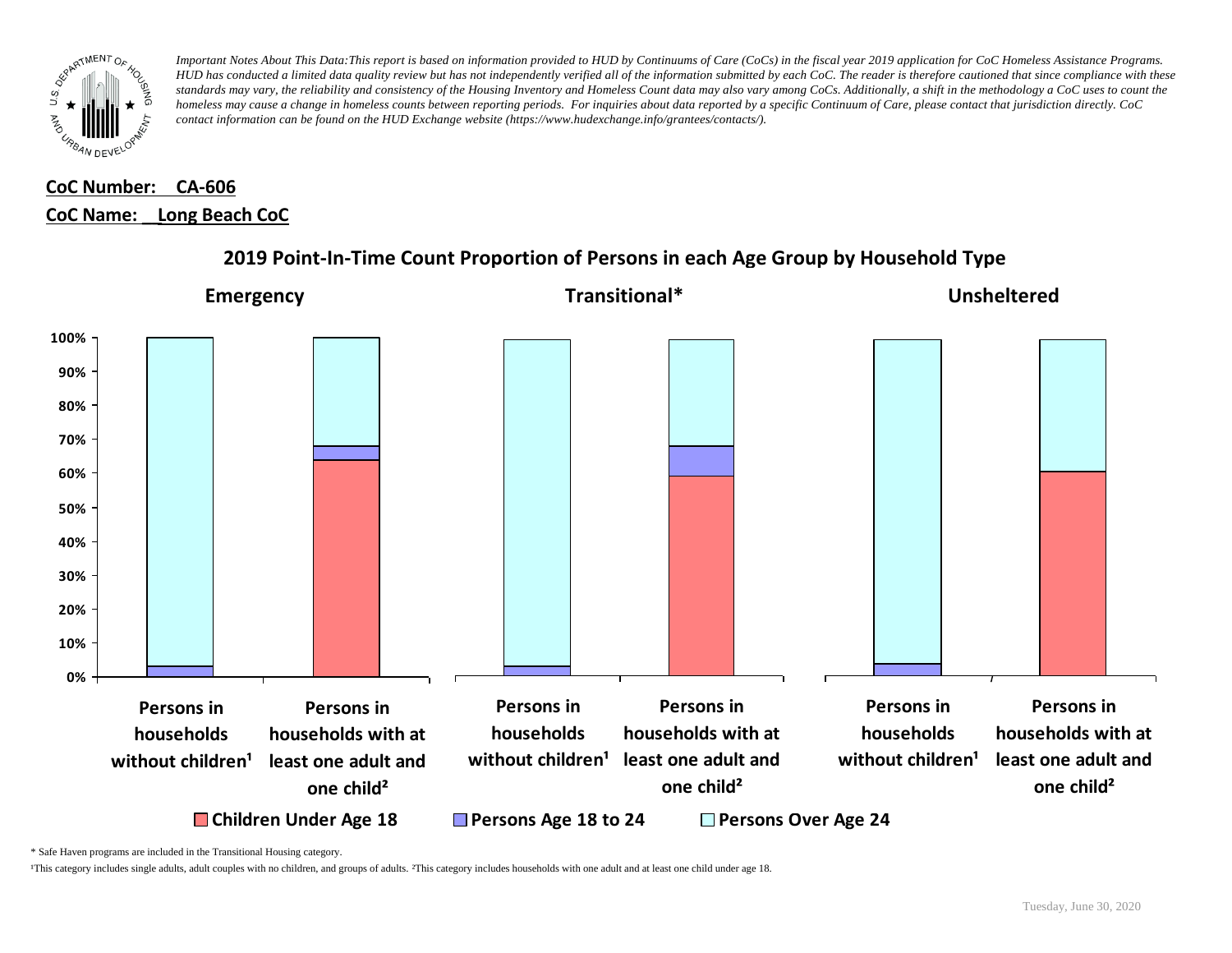

### **CoC Number: CA-606 CoC Name: \_\_ Long Beach CoC**



### **2019 Point in Time Count Summarized by Chronically Homeless by Household Type**

\* Safe Haven programs are included in the Transitional Housing category.

¹This category includes single adults, adult couples with no children, and groups of adults. ²This category includes households with one adult and at least one child under age 18.

³This category includes persons under age 18, including children in one -child households, adolescent parents and their children, adolescent siblings, or other household configurations composed only of children.